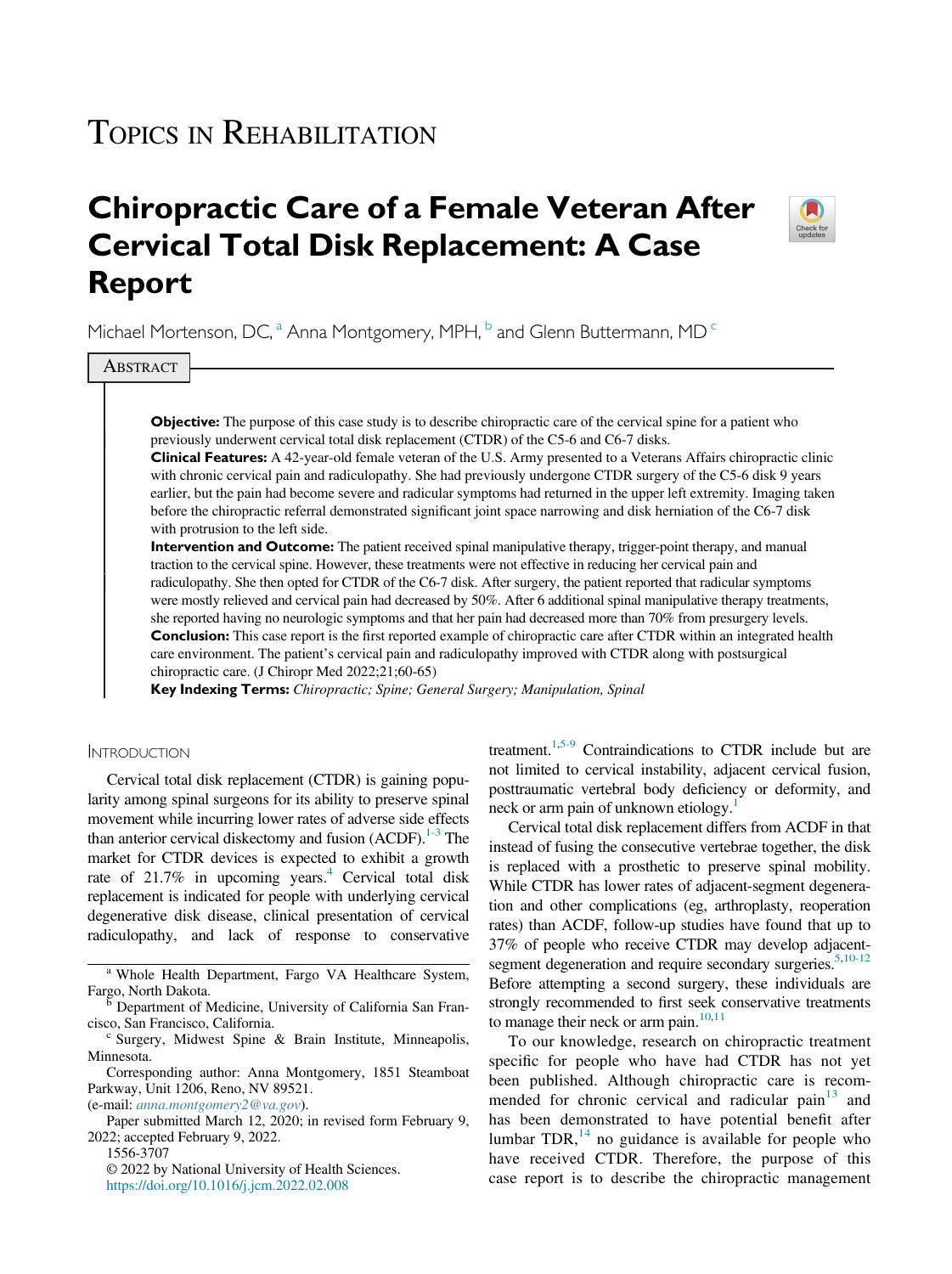of chronic cervical pain and radiculopathy for a US veteran after 2 CTDRs.

### CASE REPORT

A 42-year-old female veteran of the U.S. Army Reserves presented with lower cervical spinal pain and radicular symptoms in the left upper extremity. During deployment, she had been involved in a military vehicle accident that led to a C5-6 disk herniation and bilateral upper extremity radiculopathy. Her symptoms continued to progress, and 5 years later, she elected to have CTDR of the C5-6 disk using the Prodisc C (Centinel Spine, West Chester, Pennsylvania) disk prosthetic [\(Fig 1\)](#page-1-0). This surgery was effective for eliminating her symptoms at the time, but the cervical pain and radicular symptoms in the left upper extremity eventually returned. Four years after the CTDR of the C5-6 disk, the patient was referred by her primary care physician to a Veterans Affairs (VA) chiropractic outpatient clinic to address her symptoms.

The presentation was different from the initial injury that led to the C5-6 disk prosthetic. Her symptoms followed the cervical radiculopathy nerve root pattern of C7 and were consistent with dermatomal paresthesia in the left upper extremity, including the forearm to the hand. Examination (manual muscle test) revealed weakness of the left triceps (4 +/5) and loss of reflex in the left triceps (1+). The Spurling test, which was used to test for compression of the cervical neuroforamen, increased C6/C7 nerve root distribution of

<span id="page-1-0"></span>

Fig 1. Prodisc C (Centinel Spine, West Chester, Pennsylvania) semiconstrained disk prosthetic, used for both C5-6 and C6-7 cervical total disk replacement surgeries.

the left arm[.15](#page-4-7)[,16](#page-4-8) Radiographs showed a decrease in the C6-7 disk height compared to adjacent disks, and the MRI showed a C6-7 disk herniation with protrusion to the left side ([Fig 2\)](#page-2-0). This herniation within the lateral foraminal interspace of C6- 7 was in contact with the left-side C7 nerve root, appearing to cause C7 nerve root entrapment.

During the exam, there was a loss of cervical range of motion (ROM), with flexion at 30°, extension at 40°, left lateral flexion at 20°, and left rotation at 50° (degrees were documented from the provider's subjective visual observations). The Neck Disability Index (NDI), Visual Analogue Pain Scale (VAS), and Numerical Rating Scale (NRS) were used to document subjective pain. Before treatment, the patient reported her pain to be severe (VAS 88 mm and 75 mm for the neck and arm, respectively, NDI 45/50, NRS 8/10). During this time, the patient was also taking prescribed muscle relaxants and pain medication. No other prior nonoperative treatments were seen in the health record.

The chiropractor recommended a treatment trial of 6 visits to alleviate symptoms, followed by re-examination and continued treatment as needed. During each visit, the chiropractor applied spinal manipulative therapy contacting the cervical paraspinals in the supine position using the highvelocity, low-amplitude diversified technique, trigger-point therapy in the form of manual ischemic pressure on the upper trapezius and cervical spine, and unaided intermittent manual traction for 3 minutes. The patient tolerated the treatments without incident, but there was no change in her pain or radicular symptoms. After the fifth visit, the provider recommended an orthopedic surgical consultation, and the patient agreed to CTDR of the C6-7 disk ([Fig 3](#page-2-1)). This procedure was performed by her original orthopedic spinal surgeon using an anterior approach, which leaves the posterior elements and the muscles untouched during the excision of the entire disk before its replacement with a Prodisc C prosthetic.<sup>[17](#page-5-0)</sup>

Two weeks after surgery, the patient reported her radicular symptoms to be mostly relieved (slight return of C7 dermatomal paresthesia), and there remained mild lower cervical pain (neck VAS 44 mm, NRS 4/10, NDI 14/50). At 6 weeks after CTDR, the patient revisited the VA chiropractic clinic for her residual cervical pain and radicular symptoms in the upper left extremity. After re-examination, the chiropractor consulted the spinal surgeon for guidance on the patient's outpatient care after CTDR. Although the surgeon was in favor of chiropractic care after surgery, he was not aware of any existing recommendations regarding reinitiating spinal manipulation to manage residual symptoms. The patient and chiropractor agreed to a short new trial of chiropractic care consisting of twice-a-week spinal manipulative therapy of the cervical spine.

Chiropractic manipulative therapy was performed with the cervical spine in neutral sagittal alignment, and aimed not to increase in flexion or extension, using the diversified technique. This technique was chosen based on provider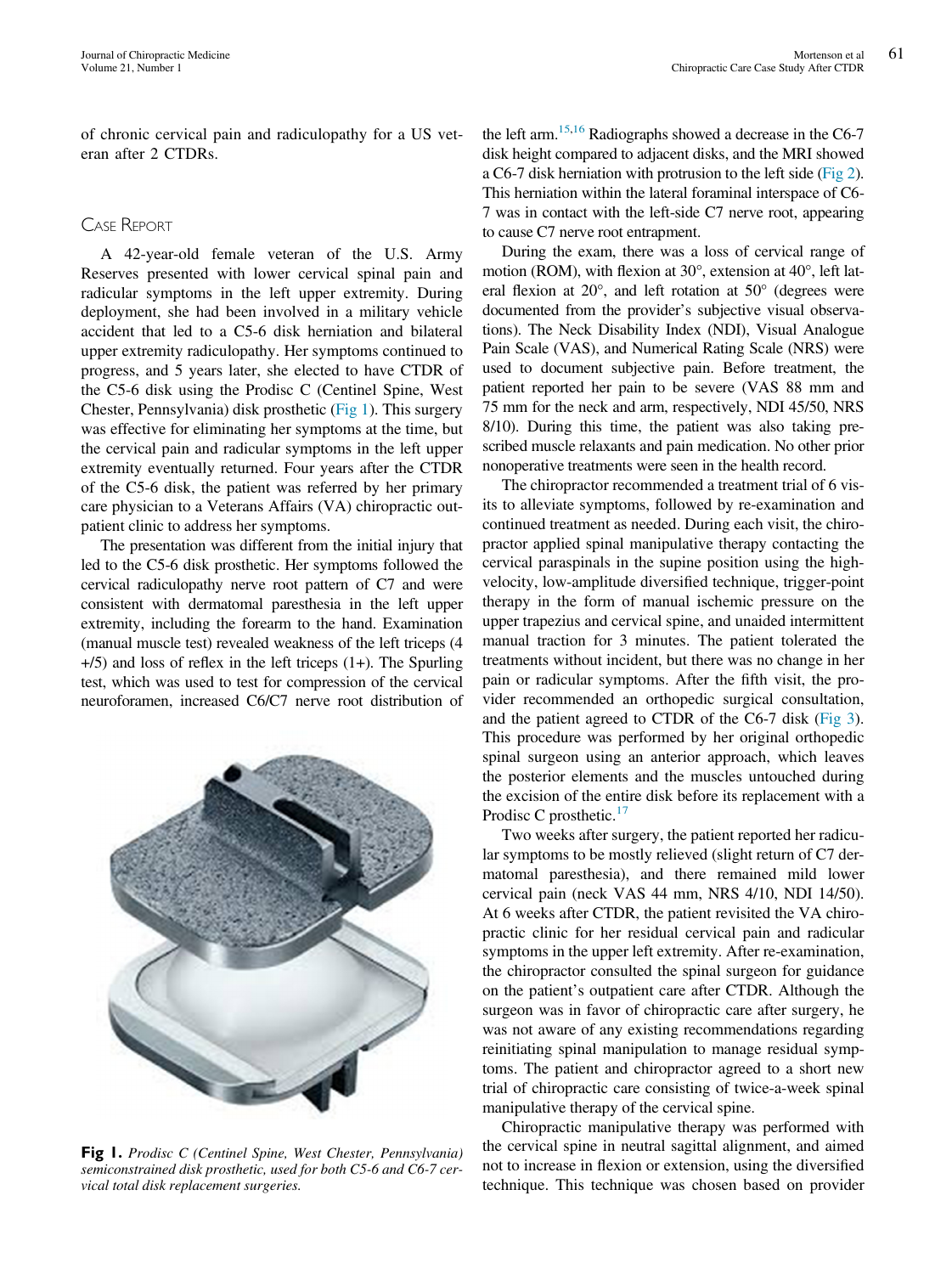<span id="page-2-0"></span>

Fig 2. Prechiropractic care radiograph and MRI. Disk herniation of the C6-7 disk with protrusion to the left side can be seen (right), as well as the previous cervical total disk replacement of the C5-6 disk (left).

and patient preference. Manipulation was done with the patient in the supine position and the chiropractor's hands supporting the cervical spine in a neutral position that was then laterally bent and rotated to optimize the manipulation. The chiropractor incorporated trigger-point therapy in the form of manual ischemic pressure on the upper trapezius and cervical spine, and unaided intermittent manual traction in conjunction with each spinal manipulation.

The chiropractor took care to reduce the applied level of amplitude during the first manual manipulation of the C6-7

<span id="page-2-1"></span>

Fig 3. Radiograph of C6-7 after cervical total disk replacement. The cervical total disk replacements of both the C5-6 and C6-7 disks are visible in these lateral (left) and posteroanterior (right) radiographs.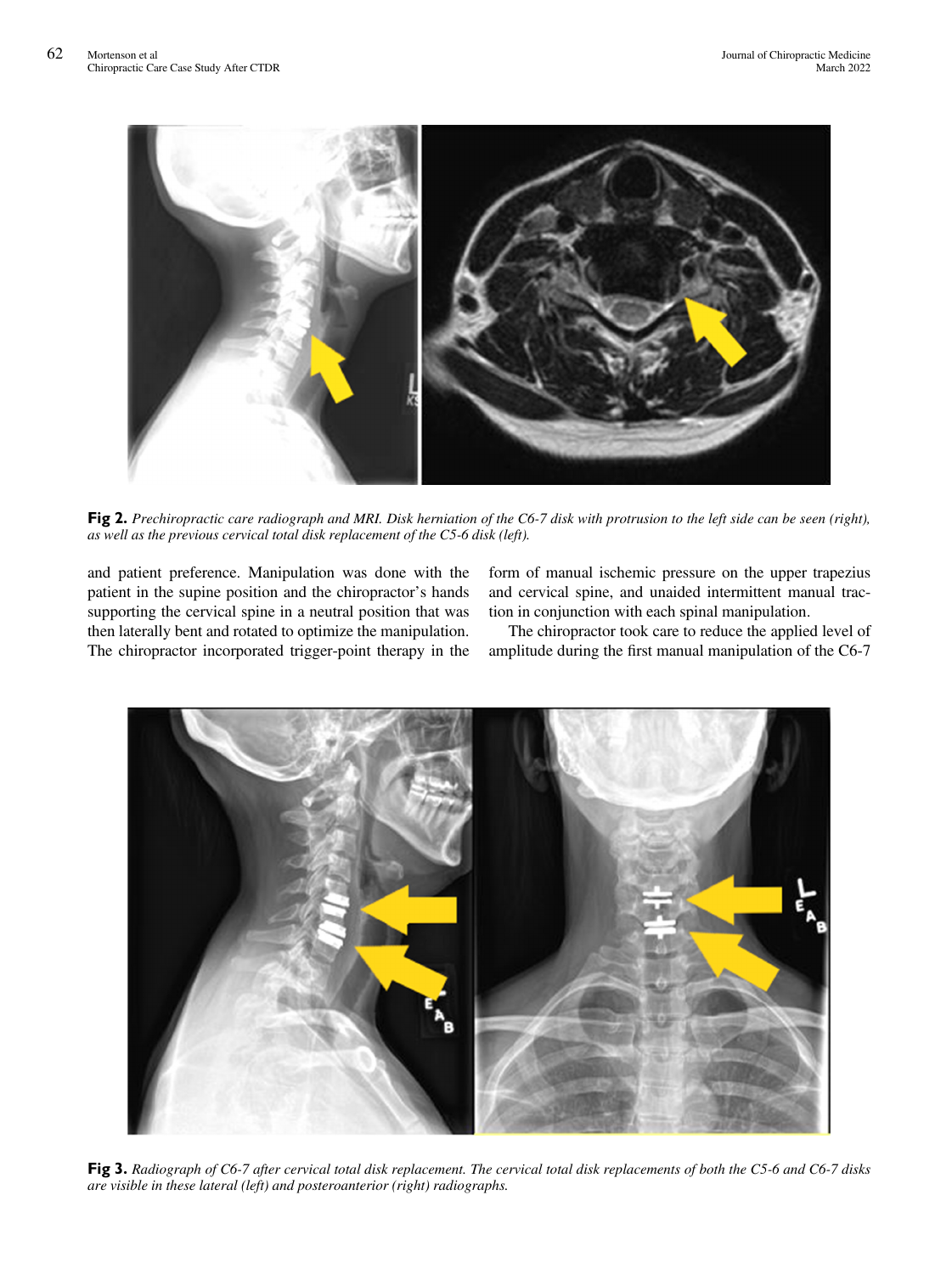segment without reduction in velocity. The amplitude was subjectively increased according to patient tolerance in the following visits. There were no adjunct therapeutic exercises prescribed during the first 6 treatments, as the chiropractor wanted to solely evaluate the effectiveness of the treatments without interference from exercises that could potentially confound the patient's response.

After the sixth visit in the trial of care, the patient was no longer experiencing radicular symptoms and had only intermittent mild pain (VAS 25 mm and 0 mm for the neck and arm, respectively, NDI 11/50, NRS 0-2/10), and ROM was restored to anatomically normal cervical ROM.<sup>[17](#page-5-0)</sup> The patient received spinal manipulation and was then encouraged to use isometric therapeutic exercises to strengthen her postural muscles. She tolerated adjustments without reporting adverse events.

At 1-year follow-up visits, the patient's condition was stable, without any radicular symptoms and with only intermittent mild cervical pain (NRS 0-2/10), manageable through nonoperative treatments. The patient continues to receive chiropractic care once a month for mobility and tertiary prevention, with the addition of medical massage and ongoing therapeutic exercises. The goals of ongoing management of her pain, although mild and intermittent, were to minimize her need for pain medications, maintain therapeutic gains, and maximize her capacity for activities of daily living.<sup>[13](#page-4-5)</sup> Consent for publication was obtained from the patient.

#### **DISCUSSION**

This is the first instance, to our knowledge, of a published case of chiropractic manipulation after CTDR. Before this case report, there was no available literature to guide chiropractic care after CTDR. This will hopefully serve as a call for future research to guide clinicians in the management of patients after CTDR. Evidence-based guidelines for chiropractic care after CTDR would be of value for chiropractors and other health care practitioners in guiding optimal patient care. This case report will hopefully stimulate discussion and future efforts to create a guideline for postsurgical chiropractic care in CTDR.

The optimal treatment dosage for chiropractic treatment depends on the severity, chronicity, and demographic characteristics of the patient. $13$  Whalen et al published a chiropractic best practice recommending treatment of acute neck pain 3 times per week for 4 weeks, and chronic neck pain 2 times per month for several months; additionally, chronic neck pain with radiculopathy may take several months to treat, with an initial trial of care consisting of treatments 3 times per week for 4 weeks and then tapering in frequency as the patient improves. $13$  In attempting to be consistent with guidelines recommended by the VA Chiropractic Field Advisory Committee, the initial trial of care consisted of 6 visits, which was stretched over 3 weeks.<sup>[18](#page-5-1)</sup> After the initial 6-visit trial, care was continued twice a week for several weeks before treatment frequency was tapered as the patient improved.

The treating provider used the minimal force necessary during the initial cervical manipulations, to limit potential adverse reactions. Before treatment, the patient was put in a lateral preload position to assess her tolerance and suitability for spinal manipulation. Although audible cavitation does not necessarily provide evidence for physiological benefit of a manipulation,  $19$  audible cavitation, the patient's subjective pain assessments, and improved ROM were noted to determine treatment success. By the sixth visit, the patient was adjusted at the normal velocity and amplitude of the high-velocity, low-amplitude diversified technique.

Although there is a paucity of studies on outpatient care after CTDR, some studies have explored care pathways after lumbar TDR. In a study by Braxton et al, a surveyed panel of spinal surgeons agreed that physical therapy could be initiated 2 to 4 weeks after surgery.<sup>20</sup> In another study by Green et al, clinic-based physical therapy initiated 4 weeks after CTDR significantly improved functional disability, pain, and quality-of-life outcomes compared to self-mediated rehabilitation. $^{21}$  $^{21}$  $^{21}$ 

The type of artificial disk used—the Prodisc C semiconstrained "fixed" center-of-rotation disk prosthetic [\(Fig 1](#page-1-0)) prevents spondylolisthesis or scoliosis compared to those seen with unconstrained "mobile" core CTDR types.<sup>[22](#page-5-5)</sup> In the present case, the device also had small fins which are fitted into the adjacent bony endplates, allowing for immediate stability during the early period in which endplate bone grows into the device's ingrowth surfaces. An additional feature that differs between CTDRs is the amount of endplate coverage, or "footprint," of the prosthesis. A large footprint prevents device subsidence and minimizes heterotopic ossification and recurrent foraminal stenosis. $^{23}$  $^{23}$  $^{23}$  These features expedite healing and aid in stability, which allowed for the decision to attempt spinal manipulative therapy 6 weeks after surgery.

#### Limitations

While this case report contributes to the sparse literature on chiropractic care after CTDR, it is important to recognize that generalizations from a case report are limited; each patient case must be considered individually. This case used many subjective measurements that may not be reproducible in future studies. It is important to acknowledge that not all prosthetics are suitable for spinal manipulation 6 weeks after surgery, and some may require a lengthier protected healing time to ensure stability. For example, in a study by Goffin et al, the unconstrained "mobile" Bryan disk implant had problems in maintaining focal cervical lordosis, and postoperative malalignment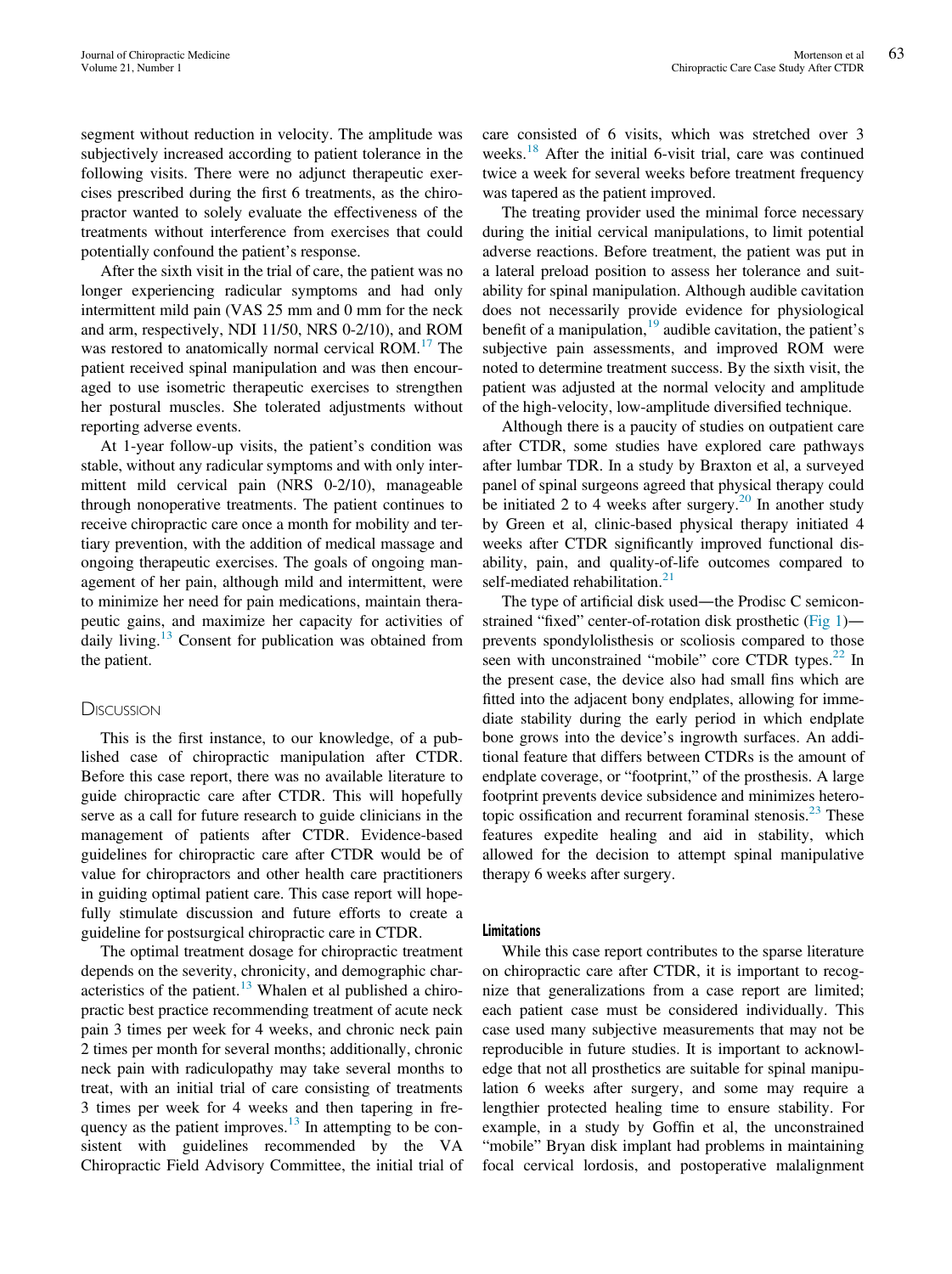<span id="page-4-0"></span>was frequently reported. $^{24}$  $^{24}$  $^{24}$  In addition, there could have been confounding variables that resulted in the patient outcomes. More research is needed to guide chiropractic care of patients after CTDR.

### **CONCLUSION**

This case report is the first reported example of chiropractic care after CTDR. The patient's cervical pain and radiculopathy improved with CTDR along with postsurgical chiropractic care.

## <span id="page-4-1"></span>FUNDING SOURCES AND CONFLICTS OF INTEREST

<span id="page-4-2"></span>This material is the result of work supported with resources and the use of facilities at the Fargo VA Health Care System. The contents do not represent the views of the U.S. Department of Veterans Affairs. No conflicts of interest were reported for this study.

## CONTRIBUTORSHIP INFORMATION

Concept development (provided idea for the research): M.M., A.M., G.B.

Design (planned the methods to generate the results): M.M., G.B.

Supervision (provided oversight, responsible for organization and implementation, writing of the manuscript): M.M., A.M.

Data collection/processing (responsible for experiments, patient management, organization, or reporting data): M.M., A.M., G.B.

<span id="page-4-3"></span>Analysis/interpretation (responsible for statistical analysis, evaluation, and presentation of the results): A.M.

Literature search (performed the literature search): A.M.

<span id="page-4-4"></span>Writing (responsible for writing a substantive part of the manuscript): M.M., A.M.

Critical review (revised manuscript for intellectual content, this does not relate to spelling and grammar checking): M.M., A.M., G.B.

#### <span id="page-4-6"></span><span id="page-4-5"></span>Practical Applications

- This case report is the first reported example of chiropractic care after cervical total disk replacement within an integrated health care environment.
- <span id="page-4-8"></span><span id="page-4-7"></span> After a course of chiropractic care, the patient reported improvements in cervical pain and radiculopathy that were not fully relieved previously by the double cervical total disk replacement.

#### **REFERENCES**

- 1. [Auerbach JD, Jones KJ, Christian IF, Balderston JR, Rushton](http://refhub.elsevier.com/S1556-3707(22)00015-3/sbref0001) [SA. The prevalence of indications and contraindications to](http://refhub.elsevier.com/S1556-3707(22)00015-3/sbref0001) [cervical total disc replacement.](http://refhub.elsevier.com/S1556-3707(22)00015-3/sbref0001) Spine J. 2008;8(5):711-716.
- 2. [Davis RJ, Nunley PD, Kim KD, Hisey MS, Jackson RJ. Two](http://refhub.elsevier.com/S1556-3707(22)00015-3/sbref0002)[level total disc replacement with Mobi-C cervical arti](http://refhub.elsevier.com/S1556-3707(22)00015-3/sbref0002)ficial [disc versus anterior discectomy and fusion: a prospective,](http://refhub.elsevier.com/S1556-3707(22)00015-3/sbref0002) [randomized, controlled multicenter clinical trial with 4-year](http://refhub.elsevier.com/S1556-3707(22)00015-3/sbref0002) follow-up results. J Neurosurg Spine[. 2015;22\(1\):15-25.](http://refhub.elsevier.com/S1556-3707(22)00015-3/sbref0002)
- 3. [Zhong ZM, Zhu SY, Zhuang JS, Wu Q, Chen JT. Reopera](http://refhub.elsevier.com/S1556-3707(22)00015-3/sbref0003)[tion after cervical disc arthroplasty versus anterior cervical](http://refhub.elsevier.com/S1556-3707(22)00015-3/sbref0003) [discectomy and fusion: a meta-analysis.](http://refhub.elsevier.com/S1556-3707(22)00015-3/sbref0003) Clin Orthop Relat Res[. 2016;474\(5\):1307-1316.](http://refhub.elsevier.com/S1556-3707(22)00015-3/sbref0003)
- 4. Coherent Market Insights. Cervical total disc replacement device market analysis. Available at: [https://www.coherent](https://www.coherentmarketinsights.com/market-insight/cervical-total-disc-replacement-device-market-1763) [marketinsights.com/market-insight/cervical-total-disc-replace](https://www.coherentmarketinsights.com/market-insight/cervical-total-disc-replacement-device-market-1763) [ment-device-market-1763](https://www.coherentmarketinsights.com/market-insight/cervical-total-disc-replacement-device-market-1763). Accessed July 23, 2020.
- 5. [Robertson JT, Papadopoulos SM, Traynelis VC. Assessment](http://refhub.elsevier.com/S1556-3707(22)00015-3/sbref0006) [of adjacent-segment disease in patients treated with cervical](http://refhub.elsevier.com/S1556-3707(22)00015-3/sbref0006) [fusion or arthroplasty: a prospective 2-year study.](http://refhub.elsevier.com/S1556-3707(22)00015-3/sbref0006) J Neurosurg Spine[. 2005;3\(6\):417-423.](http://refhub.elsevier.com/S1556-3707(22)00015-3/sbref0006)
- 6. [Murrey D, Janssen M, Delamarter R, et al. Results of the pro](http://refhub.elsevier.com/S1556-3707(22)00015-3/sbref0007)[spective, randomized, controlled multicenter Food and Drug](http://refhub.elsevier.com/S1556-3707(22)00015-3/sbref0007) [Administration investigational device exemption study of the](http://refhub.elsevier.com/S1556-3707(22)00015-3/sbref0007) [ProDisc-C total disc replacement versus anterior discectomy](http://refhub.elsevier.com/S1556-3707(22)00015-3/sbref0007) [and fusion for the treatment of 1-level symptomatic cervical](http://refhub.elsevier.com/S1556-3707(22)00015-3/sbref0007) disc disease. Spine J[. 2009;9\(4\):275-286.](http://refhub.elsevier.com/S1556-3707(22)00015-3/sbref0007)
- 7. [Puttlitz CM, Rousseau MA, Xu Z, et al. Intervertebral disc](http://refhub.elsevier.com/S1556-3707(22)00015-3/sbref0008) [replacement maintains cervical spine kinetics.](http://refhub.elsevier.com/S1556-3707(22)00015-3/sbref0008) Spine (Phila Pa 1976)[. 2004;29\(24\):2809-2814.](http://refhub.elsevier.com/S1556-3707(22)00015-3/sbref0008)
- 8. [Zhou HH, Qu Y, Dong RP, Kang MY, Zhao JW. Does het](http://refhub.elsevier.com/S1556-3707(22)00015-3/sbref0009)erotopic ossifi[cation affect the outcomes of cervical total disc](http://refhub.elsevier.com/S1556-3707(22)00015-3/sbref0009) [replacement? a meta-analysis.](http://refhub.elsevier.com/S1556-3707(22)00015-3/sbref0009) Spine (Phila Pa 1976). [2015;40\(6\):332-340.](http://refhub.elsevier.com/S1556-3707(22)00015-3/sbref0009)
- 9. [Leven D, Meaike J, Radcliff K, Qureshi S. Cervical disc](http://refhub.elsevier.com/S1556-3707(22)00015-3/sbref0010) [replacement surgery: indications, technique, and technical](http://refhub.elsevier.com/S1556-3707(22)00015-3/sbref0010) pearls. [Curr Rev Musculoskelet Med](http://refhub.elsevier.com/S1556-3707(22)00015-3/sbref0010). 2017;10(2):160-169.
- 10. [Lavelle WF, Riew DK, Levi AD, Florman JE. Ten-year out](http://refhub.elsevier.com/S1556-3707(22)00015-3/sbref0011)[comes of cervical disc replacement with the BRYAN cervical](http://refhub.elsevier.com/S1556-3707(22)00015-3/sbref0011) [disc: results from a prospective, randomized, controlled clini](http://refhub.elsevier.com/S1556-3707(22)00015-3/sbref0011)cal trial. Spine (Phil Pa 1976)[. 2019;44\(9\):601-608.](http://refhub.elsevier.com/S1556-3707(22)00015-3/sbref0011)
- 11. [Hisey MS, Zigler JE, Jackson R, et al. Prospective, ran](http://refhub.elsevier.com/S1556-3707(22)00015-3/sbref0012)[domized comparison of one-level Mobi-C cervical total](http://refhub.elsevier.com/S1556-3707(22)00015-3/sbref0012) [disc replacement vs. anterior cervical discectomy and](http://refhub.elsevier.com/S1556-3707(22)00015-3/sbref0012) [fusion: results at 5-year follow-up.](http://refhub.elsevier.com/S1556-3707(22)00015-3/sbref0012) Int J Spine Surg. [2016;10:10.](http://refhub.elsevier.com/S1556-3707(22)00015-3/sbref0012)
- 12. [Kumar C, Dietz N, Sharma M, Wang D, Ugiliweneza B, Boa](http://refhub.elsevier.com/S1556-3707(22)00015-3/sbref0013)[kye M. Long-term comparison of health care utilization and](http://refhub.elsevier.com/S1556-3707(22)00015-3/sbref0013) [reoperation rates in patients undergoing cervical disc arthro](http://refhub.elsevier.com/S1556-3707(22)00015-3/sbref0013)[plasty and anterior cervical discectomy and fusion for cervi](http://refhub.elsevier.com/S1556-3707(22)00015-3/sbref0013)[cal degenerative disc disease.](http://refhub.elsevier.com/S1556-3707(22)00015-3/sbref0013) World Neurosurg. 2020;134: [e855-e856.](http://refhub.elsevier.com/S1556-3707(22)00015-3/sbref0013)
- 13. [Whalen W, Farabaugh R, Hawk C, et al. Best-practice recom](http://refhub.elsevier.com/S1556-3707(22)00015-3/sbref0014)[mendations for chiropractic management of patients with](http://refhub.elsevier.com/S1556-3707(22)00015-3/sbref0014) neck pain. [J Manipulative Physiol Ther](http://refhub.elsevier.com/S1556-3707(22)00015-3/sbref0014). 2019;42(9):635-647.
- 14. [Oshaughnessy J, Drolet M, Roy J-F, Descarreaux M. Chiro](http://refhub.elsevier.com/S1556-3707(22)00015-3/sbref0015)[practic management of patient](http://refhub.elsevier.com/S1556-3707(22)00015-3/sbref0015)'s post-disc arthroplasty: eight case reports. [Chiropr Osteopat](http://refhub.elsevier.com/S1556-3707(22)00015-3/sbref0015). 2010;18(1):7.
- 15. [Tong HC, Haig AJ, Yamakawa K. The Spurling test and cer](http://refhub.elsevier.com/S1556-3707(22)00015-3/sbref0016)vical radiculopathy. [Spine \(Phila Pa 1976\)](http://refhub.elsevier.com/S1556-3707(22)00015-3/sbref0016). 2002;27(2):156- [159.](http://refhub.elsevier.com/S1556-3707(22)00015-3/sbref0016)
- 16. [Rainville J, Joyce AA, Laxer E, et al. Comparison of symp](http://refhub.elsevier.com/S1556-3707(22)00015-3/sbref0017)[toms from C6 and C7 radiculopathy.](http://refhub.elsevier.com/S1556-3707(22)00015-3/sbref0017) Spine (Phila Pa 1976). [2017;42\(20\):1545-1551.](http://refhub.elsevier.com/S1556-3707(22)00015-3/sbref0017)